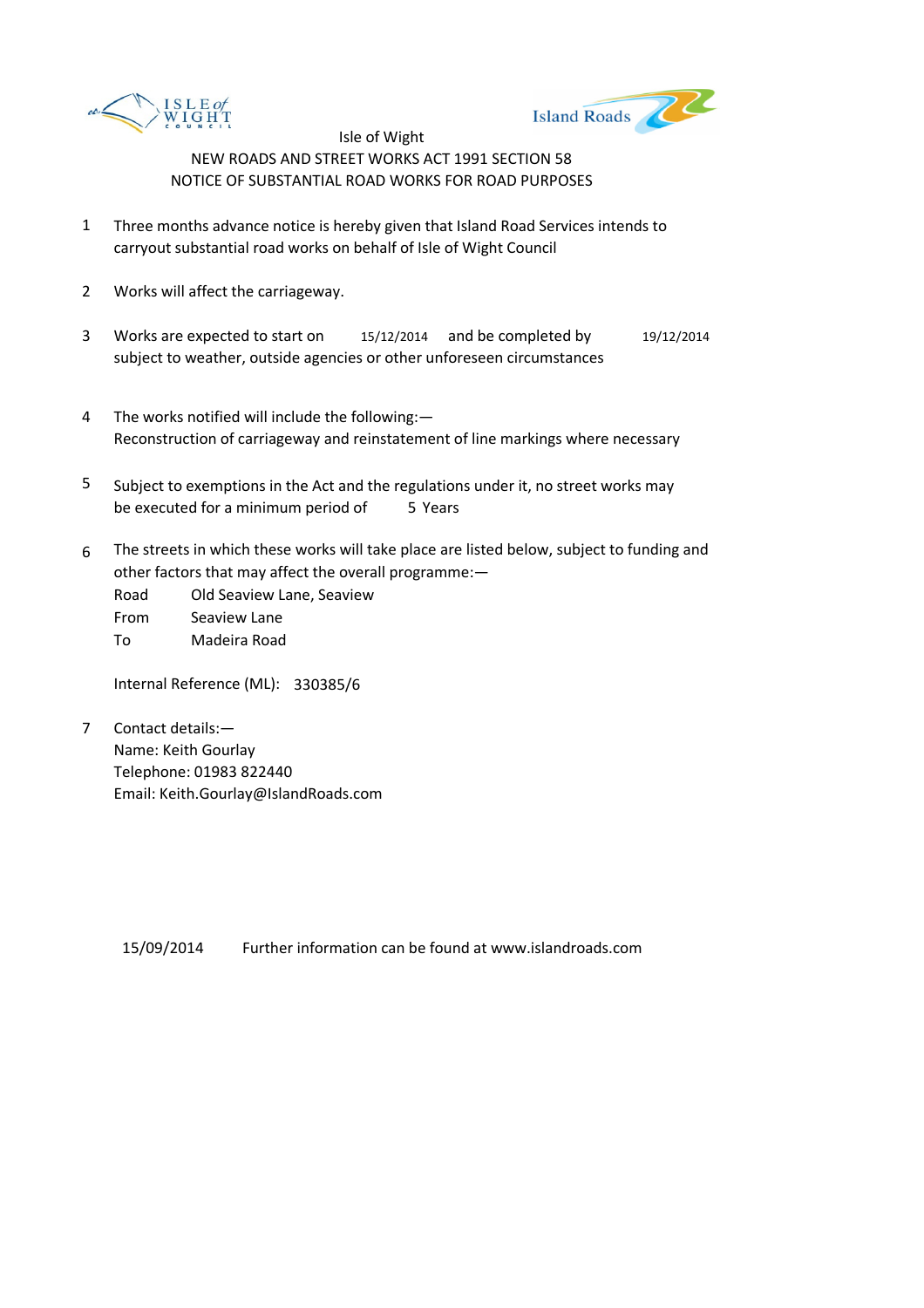



Isle of Wight NEW ROADS AND STREET WORKS ACT 1991 SECTION 58 NOTICE OF SUBSTANTIAL ROAD WORKS FOR ROAD PURPOSES

- 1 Three months advance notice is hereby given that Island Road Services intends to carryout substantial road works on behalf of Isle of Wight Council
- 2 Works will affect the carriageway.
- 3 Works are expected to start on 15/12/2014 and be completed by 19/12/2014 subject to weather, outside agencies or other unforeseen circumstances
- 4 The works notified will include the following:— Reconstruction of carriageway and reinstatement of line markings where necessary
- 5 be executed for a minimum period of 5 Years Subject to exemptions in the Act and the regulations under it, no street works may
- 6 The streets in which these works will take place are listed below, subject to funding and other factors that may affect the overall programme:—
	- Road Oakhill Road, Seaview
	- From Calthorpes Road
	- To Springvale Road

Internal Reference (ML): 340382 / 3 / 4

7 Contact details:— Name: Keith Gourlay Telephone: 01983 822440 Email: Keith.Gourlay@IslandRoads.com

> Further information can be found at www.islandroads.com 15/09/2014